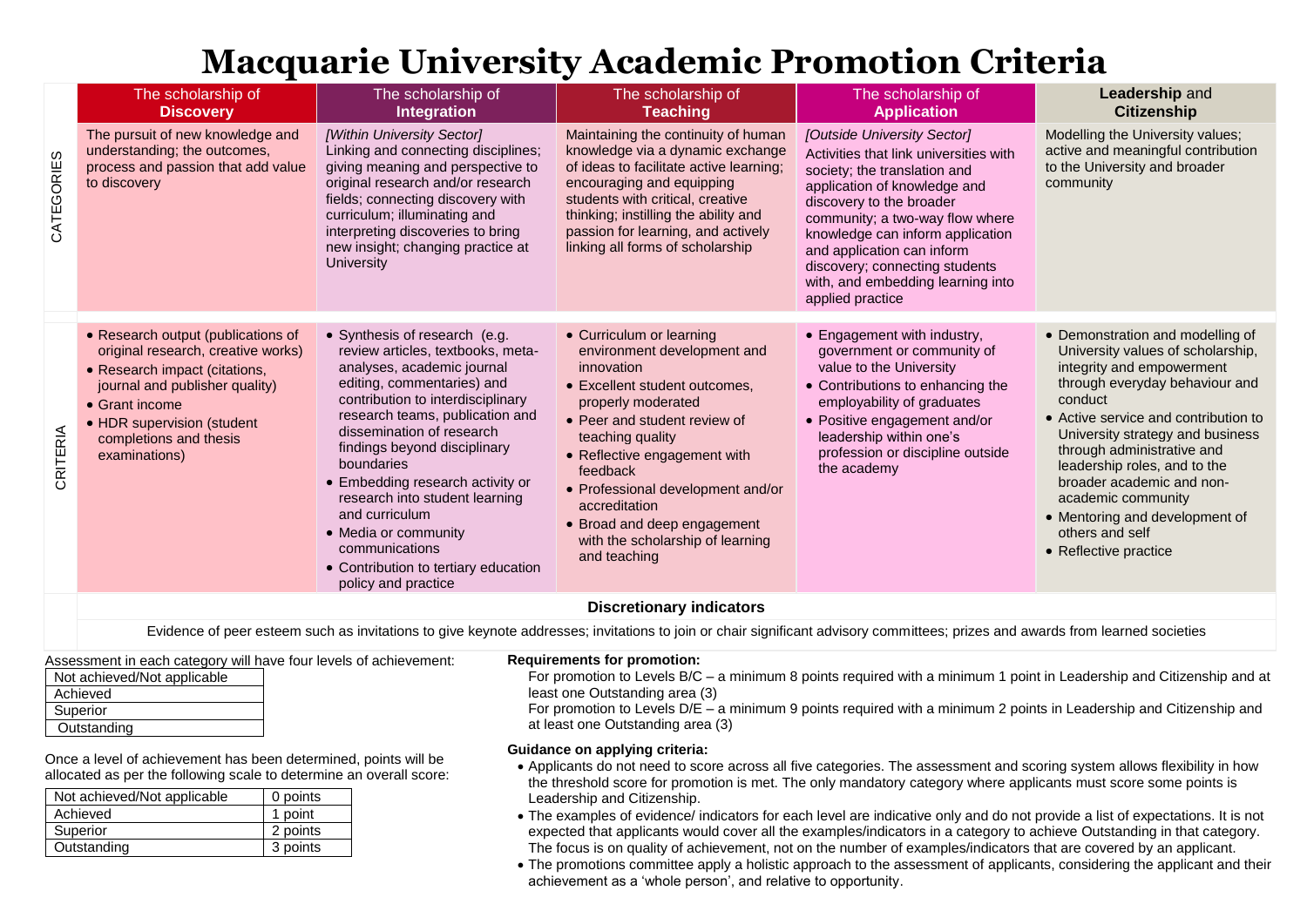## **Promotion to Level B: Examples of evidence / indicators**

|                                            | Promotion to Level B: Examples of evidence / mulcators                                                                                                                                                                                                                                                                                                                                                                                                                                                                                                                                                                                                                                                                                                                                                                                                                                                                                 |                                                                                                                                                                                                                                                                                                                                                                                                                                                                                                                                                                                                                                                                                                                                                                                                                                                                                                                                                                         |                                                                                                                                                                                                                                                                                                                                                                                                                                                                                                                                                                                                                                                                                                                                                                                                                                                                                                                                                                                                                                                                                              |                                                                                                                                                                                                                                                                                                                                                                                                                                                                                                                                                                                                                                                                                                                |                                                                                                                                                                                                                                                                                                                                                                                                                                                                                                                                                                                                                                                                                                                                                                                               |
|--------------------------------------------|----------------------------------------------------------------------------------------------------------------------------------------------------------------------------------------------------------------------------------------------------------------------------------------------------------------------------------------------------------------------------------------------------------------------------------------------------------------------------------------------------------------------------------------------------------------------------------------------------------------------------------------------------------------------------------------------------------------------------------------------------------------------------------------------------------------------------------------------------------------------------------------------------------------------------------------|-------------------------------------------------------------------------------------------------------------------------------------------------------------------------------------------------------------------------------------------------------------------------------------------------------------------------------------------------------------------------------------------------------------------------------------------------------------------------------------------------------------------------------------------------------------------------------------------------------------------------------------------------------------------------------------------------------------------------------------------------------------------------------------------------------------------------------------------------------------------------------------------------------------------------------------------------------------------------|----------------------------------------------------------------------------------------------------------------------------------------------------------------------------------------------------------------------------------------------------------------------------------------------------------------------------------------------------------------------------------------------------------------------------------------------------------------------------------------------------------------------------------------------------------------------------------------------------------------------------------------------------------------------------------------------------------------------------------------------------------------------------------------------------------------------------------------------------------------------------------------------------------------------------------------------------------------------------------------------------------------------------------------------------------------------------------------------|----------------------------------------------------------------------------------------------------------------------------------------------------------------------------------------------------------------------------------------------------------------------------------------------------------------------------------------------------------------------------------------------------------------------------------------------------------------------------------------------------------------------------------------------------------------------------------------------------------------------------------------------------------------------------------------------------------------|-----------------------------------------------------------------------------------------------------------------------------------------------------------------------------------------------------------------------------------------------------------------------------------------------------------------------------------------------------------------------------------------------------------------------------------------------------------------------------------------------------------------------------------------------------------------------------------------------------------------------------------------------------------------------------------------------------------------------------------------------------------------------------------------------|
|                                            | The scholarship of<br><b>Discovery</b>                                                                                                                                                                                                                                                                                                                                                                                                                                                                                                                                                                                                                                                                                                                                                                                                                                                                                                 | The scholarship of<br>Integration                                                                                                                                                                                                                                                                                                                                                                                                                                                                                                                                                                                                                                                                                                                                                                                                                                                                                                                                       | The scholarship of<br><b>Teaching</b>                                                                                                                                                                                                                                                                                                                                                                                                                                                                                                                                                                                                                                                                                                                                                                                                                                                                                                                                                                                                                                                        | The scholarship of<br><b>Application</b>                                                                                                                                                                                                                                                                                                                                                                                                                                                                                                                                                                                                                                                                       | <b>Leadership and</b><br><b>Citizenship</b>                                                                                                                                                                                                                                                                                                                                                                                                                                                                                                                                                                                                                                                                                                                                                   |
| LEVEL B: EXAMPLES OF EVIDENCE / INDICATORS | <b>Research output</b><br>• Completed doctoral degree or<br>peer reviewed, independent<br>research and/or<br>standing/reputation considered to<br>be of an equivalent standard in<br>the discipline area.<br>• A developing research program<br><b>Research impact</b><br>• Acceptance of scholarly outputs<br>for publication in peer reviewed<br>bodies<br>• Exhibiting creative outputs OR<br>other demonstrated scholarly<br>activities<br>• Invitations or acceptances to<br>present at national conferences<br><b>Grant income</b><br>• Participation on funding<br>applications for internal and<br>external funding<br><b>HDR</b> supervision<br>• Supervision or co-supervision of<br><b>HDR</b> students<br>• Invitation/s to examine MRes or<br><b>PhD Theses</b><br>• Completion of HDR Supervision<br>training<br>• Articulation of (developing)<br>personal HDR supervision<br>philosophy with evidence of<br>reflection | Synthesis of research<br>• Demonstration of cross-<br>disciplinary study<br>• Collaboration in a multi-<br>disciplinary team<br>• Publications or grant applications<br>for cross disciplinary projects<br>• Peer review within and beyond<br>the discipline<br>• Engagement with programs to<br>enable integration<br>e.g.entrepreneurship<br>Embedding research activity or<br>research into student learning<br>and curriculum<br>• Collaborative teaching activities<br>(e.g. wikis, joint unit conveners,<br>guest lectures/pracs/tutorials)<br>• Unit design and unit activities that<br>build on research activities<br>• Contribution/Influence on<br>Department Committees that<br>supports integration (e.g.<br>Research or curriculum<br>committees)<br><b>Media or community</b><br>communications<br>• Open day or outreach activities<br>(e.g. school/ community talks)<br>• Media coverage of research or<br>teaching including social media<br>activity | <b>Curriculum development and</b><br>innovation<br>• Active participation in program<br>design, administration and<br>delivery<br>• A record of teaching activity<br>(tutoring, lecturing,<br>demonstrating, facilitating,<br>assessing etc at more than one<br>level of coursework study)<br>• Department Learning and<br><b>Teaching Grants or Awards</b><br><b>Excellent student outcomes</b><br>• Documented moderation<br>processes by facilitating and<br>managing collaboration with<br>tutors<br><b>Engagement with student</b><br>feedback<br>• Written reflection to feedback on<br>teaching and/or curriculum<br><b>Engagement with peer review</b><br>• Contributing to Department or<br>Faculty peer review of teaching<br>where possible<br>Professional development and/or<br>accreditation<br>Record of continuous<br>professional development,<br>including through internal or<br>external accreditation schemes<br><b>Scholarship of Learning and</b><br><b>Teaching</b><br>• Articulation of (developing)<br>personal teaching philosophy<br>with evidence of reflection | <b>Engagement with industry,</b><br>government or community<br>• Positive engagement in<br>developing links with external<br>partners to facilitate knowledge<br>exchange, research translation,<br>or student engagement in<br>practice<br>• Creating student links with<br>relevant industry, profession or<br>society<br><b>Graduate employability</b><br>• Engagement in units or programs<br>that contribute to generic,<br>professional and applied student<br>outcomes (communication,<br>problem solving, teamwork)<br><b>Professional or discipline</b><br>practice<br>• Actively practising within one's<br>discipline or profession that<br>connects practice with student<br>learning or discovery | Demonstration and modelling of<br><b>University values</b><br>• Positive and collaborative<br>interaction with others, aligned to<br>University values<br><b>Active service and contribution</b><br>to University strategy and<br><b>business</b><br>• Active membership and positive<br>contribution to Department or<br>Faculty committee or working<br>party<br>• Participation in value adding<br>activities for Department<br>Mentoring and development of<br>junior colleagues and students<br>• Establishment and regular<br>meeting with a senior mentor<br>• Involvement in student academic<br>advising<br>Reflective citizenship practice<br>and development<br>• Initiation of feedback from<br>mentor, students or colleagues<br>• Incorporation of suggestions into<br>practice |
|                                            |                                                                                                                                                                                                                                                                                                                                                                                                                                                                                                                                                                                                                                                                                                                                                                                                                                                                                                                                        |                                                                                                                                                                                                                                                                                                                                                                                                                                                                                                                                                                                                                                                                                                                                                                                                                                                                                                                                                                         |                                                                                                                                                                                                                                                                                                                                                                                                                                                                                                                                                                                                                                                                                                                                                                                                                                                                                                                                                                                                                                                                                              |                                                                                                                                                                                                                                                                                                                                                                                                                                                                                                                                                                                                                                                                                                                |                                                                                                                                                                                                                                                                                                                                                                                                                                                                                                                                                                                                                                                                                                                                                                                               |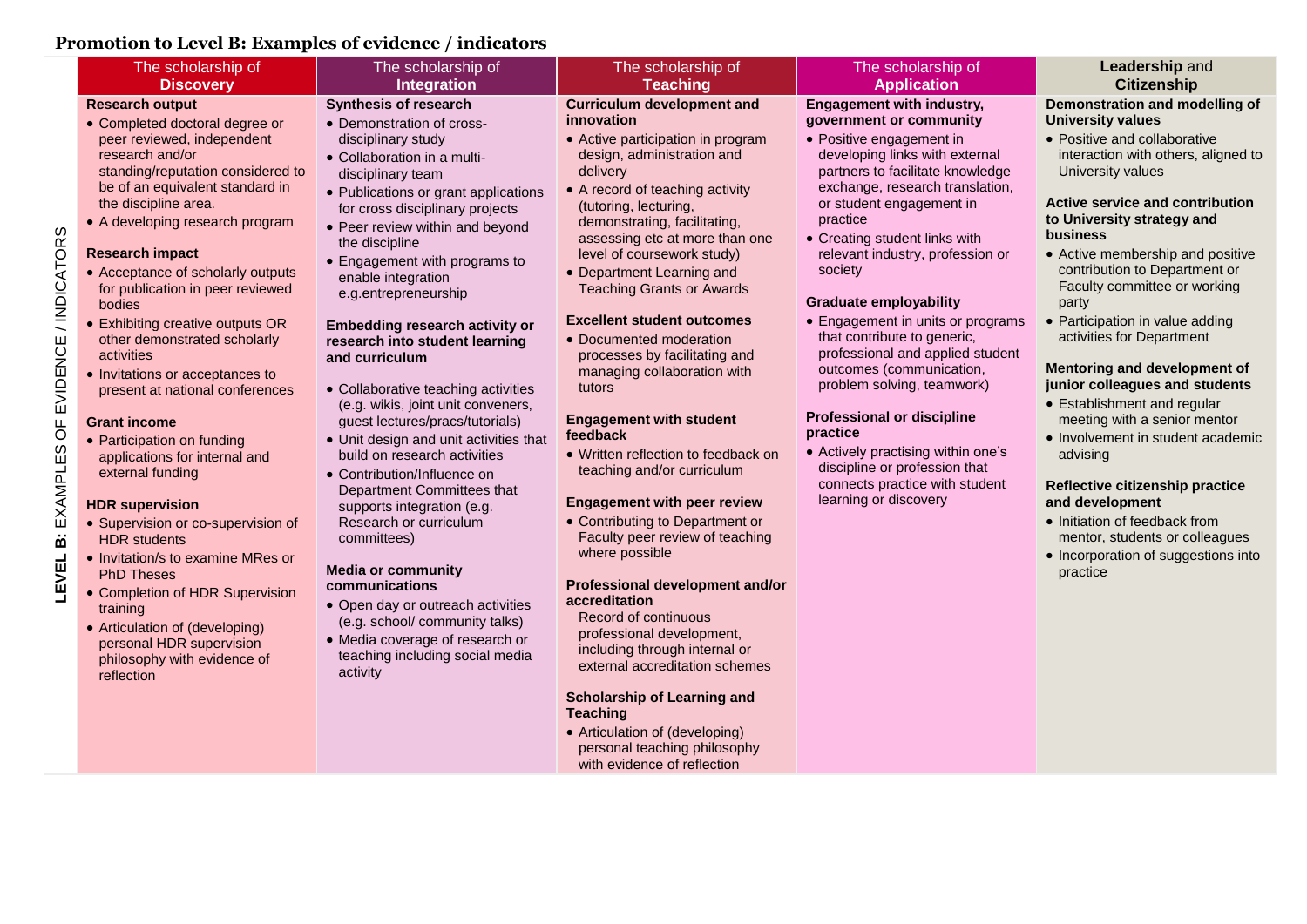## **Promotion to Level C: Examples of evidence / indicators**

**LEVEL C:** EXAMPLES OF EVIDENCE / INDICATORS

LEVEL C: EXAMPLES OF EVIDENCE / INDICATORS

training

| The scholarship of                                                                                                                                                                                                                                                                                                                                                                                                                                                                                                                                                                                                                                                                                                                                                                                                                                                                                                                                                                                                                                                                                                                                                                                                | The scholarship of                                                                                                                                                                                                                                                                                                                                                                                                                                                                                                                                                                                                                                                                                                                                                                                                                                                                                                                                                                                                                                                                                                                    | The scholarship of                                                                                                                                                                                                                                                                                                                                                                                                                                                                                                                                                                                                                                                                                                                                                                                                                                                                                                                                                                                                                                                                                                                                                                            | The scholarship of                                                                                                                                                                                                                                                                                                                                                                                                                                                                                                                                                                                                                                                                                                                                                                                                                            | Leadership and                                                                                                                                                                                                                                                                                                                                                                                                                                                                                                                                                                                                                                                                                                                                                                                                                                                                                                                                                                                                                                                                                                                                                                                              |  |  |
|-------------------------------------------------------------------------------------------------------------------------------------------------------------------------------------------------------------------------------------------------------------------------------------------------------------------------------------------------------------------------------------------------------------------------------------------------------------------------------------------------------------------------------------------------------------------------------------------------------------------------------------------------------------------------------------------------------------------------------------------------------------------------------------------------------------------------------------------------------------------------------------------------------------------------------------------------------------------------------------------------------------------------------------------------------------------------------------------------------------------------------------------------------------------------------------------------------------------|---------------------------------------------------------------------------------------------------------------------------------------------------------------------------------------------------------------------------------------------------------------------------------------------------------------------------------------------------------------------------------------------------------------------------------------------------------------------------------------------------------------------------------------------------------------------------------------------------------------------------------------------------------------------------------------------------------------------------------------------------------------------------------------------------------------------------------------------------------------------------------------------------------------------------------------------------------------------------------------------------------------------------------------------------------------------------------------------------------------------------------------|-----------------------------------------------------------------------------------------------------------------------------------------------------------------------------------------------------------------------------------------------------------------------------------------------------------------------------------------------------------------------------------------------------------------------------------------------------------------------------------------------------------------------------------------------------------------------------------------------------------------------------------------------------------------------------------------------------------------------------------------------------------------------------------------------------------------------------------------------------------------------------------------------------------------------------------------------------------------------------------------------------------------------------------------------------------------------------------------------------------------------------------------------------------------------------------------------|-----------------------------------------------------------------------------------------------------------------------------------------------------------------------------------------------------------------------------------------------------------------------------------------------------------------------------------------------------------------------------------------------------------------------------------------------------------------------------------------------------------------------------------------------------------------------------------------------------------------------------------------------------------------------------------------------------------------------------------------------------------------------------------------------------------------------------------------------|-------------------------------------------------------------------------------------------------------------------------------------------------------------------------------------------------------------------------------------------------------------------------------------------------------------------------------------------------------------------------------------------------------------------------------------------------------------------------------------------------------------------------------------------------------------------------------------------------------------------------------------------------------------------------------------------------------------------------------------------------------------------------------------------------------------------------------------------------------------------------------------------------------------------------------------------------------------------------------------------------------------------------------------------------------------------------------------------------------------------------------------------------------------------------------------------------------------|--|--|
| <b>Discovery</b>                                                                                                                                                                                                                                                                                                                                                                                                                                                                                                                                                                                                                                                                                                                                                                                                                                                                                                                                                                                                                                                                                                                                                                                                  | <b>Integration</b>                                                                                                                                                                                                                                                                                                                                                                                                                                                                                                                                                                                                                                                                                                                                                                                                                                                                                                                                                                                                                                                                                                                    | <b>Teaching</b>                                                                                                                                                                                                                                                                                                                                                                                                                                                                                                                                                                                                                                                                                                                                                                                                                                                                                                                                                                                                                                                                                                                                                                               | <b>Application</b>                                                                                                                                                                                                                                                                                                                                                                                                                                                                                                                                                                                                                                                                                                                                                                                                                            | <b>Citizenship</b>                                                                                                                                                                                                                                                                                                                                                                                                                                                                                                                                                                                                                                                                                                                                                                                                                                                                                                                                                                                                                                                                                                                                                                                          |  |  |
| <b>Research output</b><br>• Development of coherent and<br>independent research<br>programme<br>• High-quality refereed<br>publications, creative works or<br>other demonstrated scholarly<br>activities<br>• Evidence of sustained growth in<br>citations<br>• Demonstrated capacity to build<br>collaborative research<br>partnerships<br><b>Research impact</b><br>• National recognition in discipline,<br>e.g. evidence of requests to<br>review papers and grants,<br>invitations to conferences,<br>steering committees, or to submit<br>book proposals.<br>• Emerging record of visiting<br>fellowships and/or invited<br>presentations<br>• Active participation in<br>organisation of national or<br>international conferences<br><b>Grant income</b><br>• A co- or chief investigator on<br>successful competitive internal or<br>external grant applications<br><b>HDR supervision</b><br>• Primary supervision of HDR<br>students<br>• Successful completions of HDR<br>students<br>• Co-publishing/producing with<br>HDR students in high-quality<br>journals/outlets<br>• Invitations to examine HDR<br>theses<br>• Emerging capacity to mentor<br>junior staff<br>• Completion of HDR Supervision | <b>Synthesis of research</b><br>• Collaboration to incorporate<br>research activities into student<br>learning and curriculum<br>• Authorship on review or opinion<br>papers<br>• Co-led grants (research or<br>teaching) that bring together<br>internal and/or external<br>researchers<br>• Participation in University<br><b>Research Centers</b><br>• Guest editor for journals<br>Embedding research activity or<br>research into student learning<br>and curriculum<br>• Co-leading units and schemes<br>that enable integration at<br>Department /Faculty level<br>• Evidence based evaluation of<br>impact from embedding research<br>into teaching<br><b>Media or community</b><br>communications<br>• Participation in social impact<br>activities that span disciplines<br>(e.g. TEDx talk, pop up<br>science/arts events)<br>• Co-leading media or community<br>events<br><b>Contribution to tertiary</b><br>education policy and practice<br>• Engagement with industry<br>advisory boards<br>• Contribution/Influence on<br>University/ Faculty/ Department<br><b>Committees or University policy</b><br>or initiatives | <b>Curriculum development and</b><br>innovation<br>• Leadership role in program<br>design, administration and<br>delivery within a reflective<br>approach to learning and<br>teaching<br>• Demonstrated innovation in<br>teaching practice<br>• Faculty Learning & Teaching<br><b>Grants or Awards</b><br><b>Excellent student outcomes</b><br>• Recognised development of<br>processes for improving student<br>outcomes<br><b>Engagement with student</b><br>feedback<br>• Evidence of reflective or scholarly<br>approaches to using student<br>feedback to improve teaching<br>and/or curriculum<br><b>Engagement with peer review</b><br>• Participation in peer review of<br>teaching processes, including<br>contribution to development of<br>such processes<br>Professional development and/or<br>accreditation<br>• Record of continuous<br>professional development,<br>including through internal or<br>external accreditation schemes<br>(e.g. Higher Education Academy)<br><b>Scholarship of Learning and</b><br><b>Teaching</b><br>• Articulation of clear personal<br>teaching philosophy with<br>evidence of reflection and<br>response to a range of evaluative<br>feedback | <b>Engagement with industry,</b><br>government or community<br>• Sustained relationships with<br>external partners with proven<br>outcomes. e.g. ARC linkage or<br>similar grants, participation in<br>government or industry<br>consulting or policy development<br>• Established student links with<br>relevant industry, profession or<br>society<br><b>Graduate employability</b><br>• Implementation and/or<br>coordination of units or programs<br>that contribute to generic,<br>professional and applied student<br>outcomes (communication,<br>problem solving, teamwork)<br><b>Professional or discipline</b><br>practice<br>• Actively practising within one's<br>discipline or profession, and<br>coordination or leadership of<br>involving students in practical<br>learning or research training, or<br>engagement in research | Demonstration and modelling of<br>University values and leadership<br>qualities<br>• Evidence of enabling junior<br>colleagues and students<br>• Positive and collaborative<br>behaviour in leadership roles<br>Active service and contribution<br>to University strategy and<br>business<br>• Demonstrated initiative and<br>active participation on several<br>Department/ Faculty/University<br>Committees<br>• Effective and outcome-focused<br>chairing of Department/Faculty<br>Committees<br>• Evidence of developing and<br>implementing initiatives and<br>creative solutions<br>• Program convener<br>• Positively raising the University's<br>profile through contributions to<br>the broader academic and non-<br>academic community<br>Mentoring and development of<br>junior colleagues and students<br>• Active mentoring of junior<br>staff/students<br>• Continuing practice of mentoring<br>by senior colleagues<br>Reflective citizenship practice<br>and development<br>• Seeking feedback on behaviour<br>and values from mentor,<br>colleagues, students<br>• Professional development of<br>leadership, values and behaviour<br>• Professional development for<br>mentoring capacity |  |  |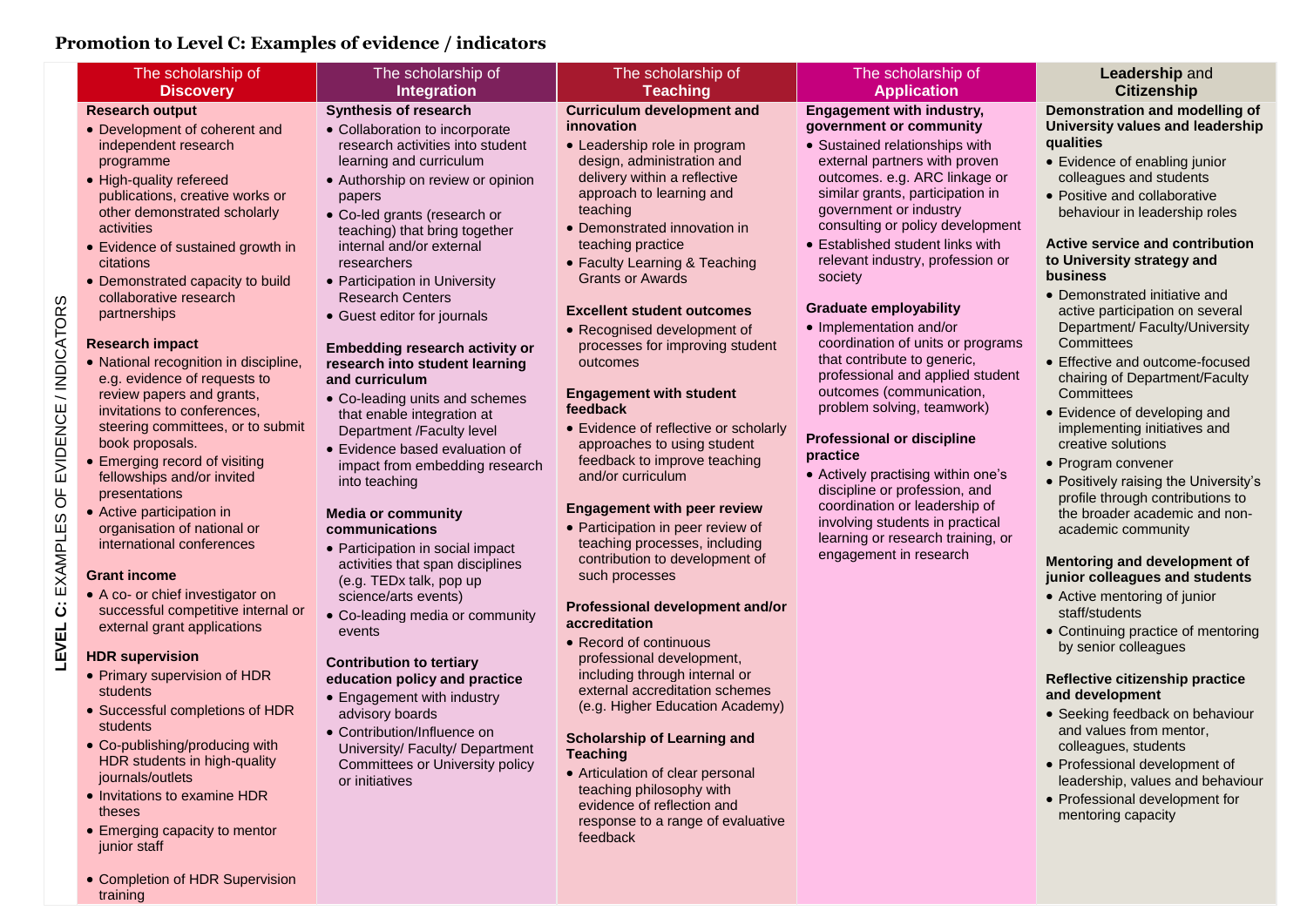| • Articulation of clear personal<br>HDR Supervision philosophy with<br>evidence of reflection and<br>response to a range of evaluative |  |  |
|----------------------------------------------------------------------------------------------------------------------------------------|--|--|
| feedback                                                                                                                               |  |  |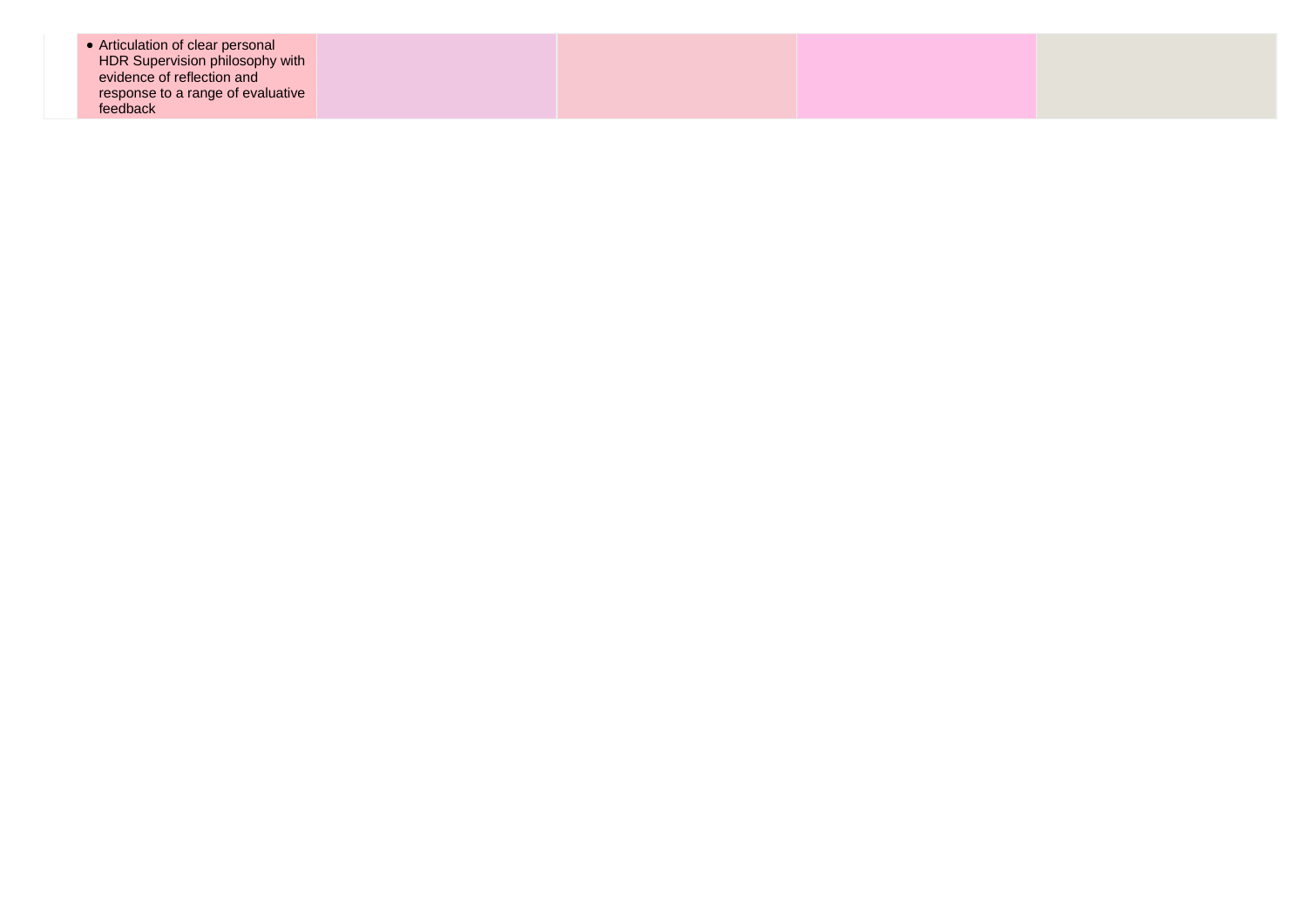## **Promotion to Level D: Examples of evidence / indicators**

| Anotion to Level D. Laumpies of evidence / multators                   |                                                                         |                                                                   |                                                                  |                                                                   |
|------------------------------------------------------------------------|-------------------------------------------------------------------------|-------------------------------------------------------------------|------------------------------------------------------------------|-------------------------------------------------------------------|
| The scholarship of<br><b>Discovery</b>                                 | The scholarship of<br>Integration                                       | The scholarship of<br><b>Teaching</b>                             | The scholarship of<br><b>Application</b>                         | Leadership and<br><b>Citizenship</b>                              |
| <b>Research output</b>                                                 | <b>Synthesis of research</b>                                            | <b>Curriculum development and</b>                                 | <b>Engagement with industry,</b>                                 | Demonstration and modelling of                                    |
| • Leadership of a coherent and                                         | • Lead-authorship on review or                                          | <i>innovation</i>                                                 | government or community                                          | University values and leadership                                  |
| independent research program                                           | opinion papers                                                          | • Principal role in program design,                               | • Leadership in establishing a                                   | qualities                                                         |
| • Demonstrated ability to build                                        | • Lead CI grants (research and/or                                       | management and delivery within                                    | significant track record of value                                | • Track record of practicing and                                  |
| research capacity and productive                                       | teaching) that bring together                                           | a reflective approach to learning                                 | to the University arising from                                   | supporting University values                                      |
| research engagements and                                               | internal and/or external                                                | and teaching                                                      | sustained and durable industry,                                  | • Positive and collaborative                                      |
| collaborations                                                         | researchers                                                             | • Recognised development of                                       | government or community<br>engagement - e.g. patents,            | behaviour in leadership roles                                     |
| • Sustained record of high-quality                                     | • Leadership role in University<br><b>Research Centers</b>              | innovation in teaching practice.                                  | research or philanthropic                                        | Active service and contribution                                   |
| publications, creative works<br>based on a sustained research          | • Editorship for journals and books                                     | • Leading and managing teaching<br>teams                          | funding, student placements,                                     | to University strategy and                                        |
| program                                                                |                                                                         | • University Learning & Teaching                                  | graduate employment,                                             | business with clear leadership                                    |
| • Evidence of sustained growth in                                      | Embedding research activity or                                          | <b>Grants or Awards</b>                                           | institutional reputational value                                 | • Effective and outcome focused                                   |
| citations                                                              | research into student learning                                          |                                                                   |                                                                  | chairing of Faculty/ University                                   |
|                                                                        | and curriculum                                                          | <b>Excellent student outcomes</b>                                 | <b>Graduate employability</b><br>• Leadership or coordination of | Committees                                                        |
| <b>Research impact</b>                                                 | • Leading teaching syntheses (e.g.                                      | • Leading and Managing teaching                                   | student placements within                                        | • Evidence of developing and                                      |
| • Esteem by national or                                                | text books, workshops,                                                  | teams including roles in Faculty                                  | industry or community and/or                                     | implementing initiatives with<br>broad-ranging impacts within the |
| international peers                                                    | publications, teaching grants)                                          | wide activities that enhance<br>learning outcomes                 | engagement of HDR students in                                    | University, as well as the broader                                |
| • Record of visiting fellowships<br>and/or invitations to give keynote | • Leading collaboration (internal or<br>external) with the university's |                                                                   | industry                                                         | academic and non-academic                                         |
| addresses at national or                                               | leading researchers to                                                  | <b>Engagement with student</b>                                    |                                                                  | community.                                                        |
| international conferences, join                                        | incorporate research activities                                         | feedback                                                          | <b>Professional or discipline</b><br>practice                    | • Program convening, HDR                                          |
| editorial boards of national or                                        | into student learning and                                               | • Active role in Learning &                                       | • Recognised leadership in                                       | leadership, Faculty or                                            |
| international journals, national or                                    | curriculum                                                              | Teaching Policy development to                                    | professional or societal                                         | Department leadership roles                                       |
| international conference                                               | <b>Media or community</b>                                               | enhance student engagement                                        | disciplinary practice with                                       | Mentoring and development of                                      |
| organising committees, and/or<br>other peer esteem measures            | communications                                                          | <b>Engagement with peer review</b>                                | demonstrable value for the                                       | junior colleagues and students                                    |
|                                                                        | • Development and leading of                                            | • Substantive role in leading                                     | academy - e.g. leadership in                                     | • Track record of ongoing                                         |
| <b>Grant income</b>                                                    | media/community engagement                                              | Faculty peer review activities,                                   | organisation of student<br>involvement in practical learning     | mentoring of junior staff                                         |
| • Chief investigator on successful                                     | strategy                                                                | including in establishment of                                     | or research training, or research                                | • Provision of professional                                       |
| competitive grant applications                                         | • Development and leading social                                        | Faculty peer review processes                                     | engagement                                                       | development for other staff                                       |
| and evidence of leading or                                             | impact activities that span                                             | • Engagement with external peer                                   | • Evidence of academic leadership                                | • Evidence of performance                                         |
| collaborating in research<br>partnerships funded by                    | disciplines (e.g. TEDx talk, pop                                        | review processes, e.g. awards or                                  | within one's own discipline or                                   | management of staff                                               |
| competitive grants                                                     | up science/arts events)                                                 | sector peer review programs                                       | profession (e.g. national award)                                 | Reflective citizenship practice                                   |
|                                                                        | <b>Contribution to tertiary</b>                                         | <b>Professional development</b>                                   |                                                                  | and development                                                   |
| <b>HDR</b> supervision                                                 | education policy and practice                                           | and/or accreditation                                              |                                                                  | • Track record of ongoing                                         |
| • Sustained track record of                                            | • Member of external advisory                                           | • Record of continuous                                            |                                                                  | reflective practice (reflection on                                |
| successful HDR completions                                             | boards                                                                  | professional development,                                         |                                                                  | actions to improve the way we                                     |
| • Completion of HDR Supervision                                        | • Leading contribution to                                               | including through internal or                                     |                                                                  | work, acting on feedback) with                                    |
| continuing professional<br>development                                 | University policy or initiatives                                        | external accreditation schemes<br>(e.g. Higher Education Academy) |                                                                  | evidence of ongoing<br>development                                |
| • Articulation of scholarly HDR                                        |                                                                         | • Contribution to development of                                  |                                                                  |                                                                   |
| Supervision philosophy with                                            |                                                                         | <b>Professional Development</b>                                   |                                                                  |                                                                   |
| evidence of reflection and                                             |                                                                         | approaches and opportunities                                      |                                                                  |                                                                   |
| response to a range of                                                 |                                                                         |                                                                   |                                                                  |                                                                   |
| evaluative feedback                                                    |                                                                         |                                                                   |                                                                  |                                                                   |